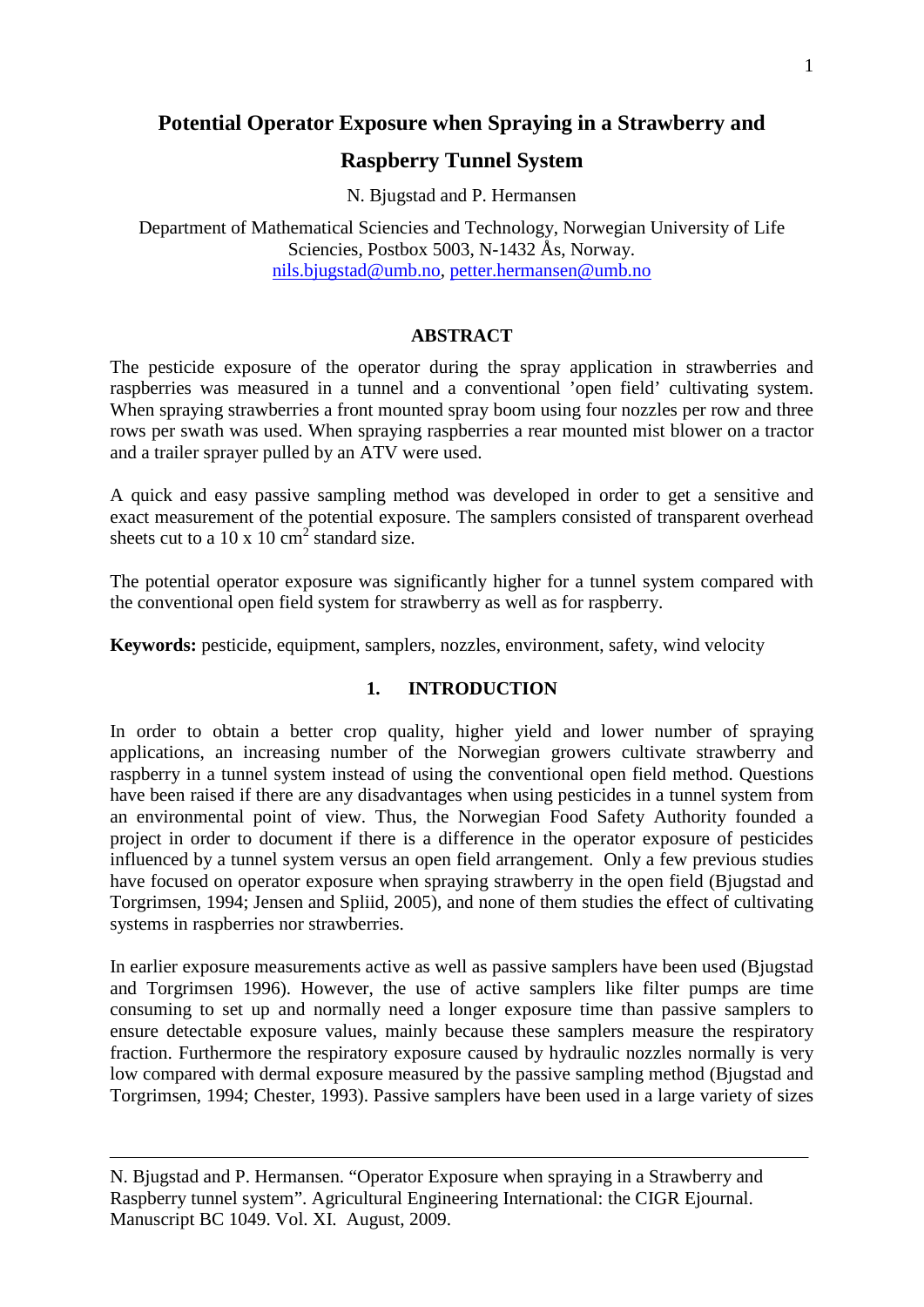and structures (Kramer *et al*., 2002; Miller, 1993). Among others, an advanced sampler type has been developed in greenhouses consisting of three layers; an outer cotton layer, filter paper and a dense plastic foil as the inner layer (Nuyttens *et al*, 2004). The cotton layer should catch the large droplets and the dense inner layer should prevent drops to contaminate from the coverall below. However, such a filter is complex to attach and collect quickly in the field. Thus, a simple passive sampler was wanted in order to increase the number of measurements without major changes in meteorological conditions.

## **2. OBJECTIVES**

The main goal of this project was to examine the effect of the difference in cultivating system (open field versus tunnel) on potential operator exposure when spraying in strawberries and raspberries.

The total exposure is not important in this context, because that exposure will contain exposure also when stopping at the end, when turning, exposure depending of field shape etc., i.e. other factors than caused by the cultivating system alone. Thus, the measurement only could be carried out for single track(s) inside the tunnel and for the similar length outside in the open field. To avoid measuring failures like those explained above, the time carrying out the experiments were only 1-2 min. Pre studies showed that if the samplers were fixed inside a closed cabin for such a short time of application, the amount of exposure was negligible. Thus, in order to obtain any possible significant difference in potential exposure between the two application situations, the samplers had to be position outside the tractor cabin in the open area in order to be able to catch possible droplets drifting away against the operator. Analogous to the phase I and phase II drift described for drift measurements (Herbst and Ganzelmeier, 2002), we can define phase I (outside the cabin) as potential exposure detected closer to the nozzles depending only on spraying equipment and tunnel vs open field, and phase II as the total exposure measured on the operator inside a closed cabin including the turnings, stops and other situations of exposure in addition to the factors causing the phase I potential exposure. Because the spraying equipment, adjustment, sampler position, operator and plants were similar, the only influence on the measured potential exposure was the cultivation system as pointed out in the objectives.

#### **3. MATERIAL AND METHODS**

#### **3.1 Passive samplers**

After some pre studies, a simple conventional overhead sheet, black & white copier transparency film  $(3M, PP2500)$ , cut to a 10 x 10 cm<sup>2</sup> standard size (WHO, 1982), proved to be a very simple and well suited passive sampler. The sampler was tested at different vertical positions and loads of exposure. The drifting droplets were caught by the sheet without any risk of run-off also when positioned vertically. However, the exposure time had to be taken into account in order to avoid overload and run off of droplets. By visual control the run off limit could easily be detected. The time carrying out the final experiments was even shorter than in these pre studies in order to ensure that no run off would occur. Every sampler was fixed, by using a piece of transparent tape on the corners, on a similar clean, but larger OHsheet with a size of approx.  $12 \times 12$  cm<sup>2</sup> in order to prevent any contamination from the

N. Bjugstad and P. Hermansen. "Operator Exposure when spraying in a Strawberry and Raspberry tunnel system". Agricultural Engineering International: the CIGR Ejournal. Manuscript BC 1049. Vol. XI. August, 2009.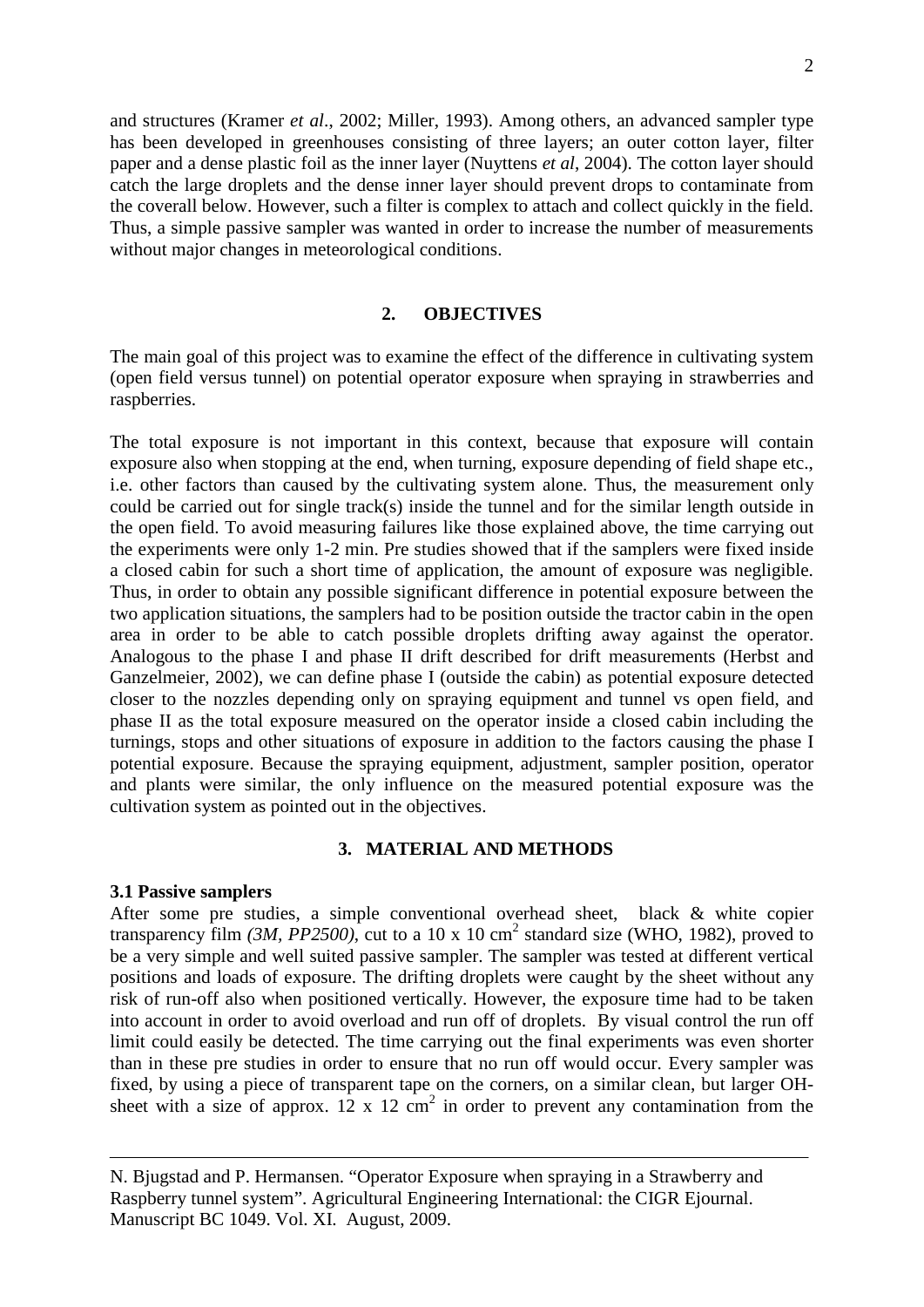earlier exposed operator coverall from the bottom. Some positions of samplers are shown in figure 1. All the samplers including supporting layers were prepared in advance in order to reduce the total experimental time. Unexposed samplers were controlled for any backup residues and proved to be clean. After exposure, the passive sampler was removed from the supporting surface and stored in a pre numbered plastic bag for later analysis. Normally, setting up the samplers, performing the spraying operation (1-2 min) and collecting the samplers took approximately 15-20 min.

As shown in table  $1 - 2$  and figures  $2 - 4$ , totally 10-12 passive samplers were put out for every trial. All the trials were repeated four different days in strawberry and two days in raspberry. Five replicates were carried out every day. The applications in the tunnel and in the open field were run every other time to obtain approximately similar meteorological conditions each day for both trials and to ensure that the tunnel was well ventilated before the next replicate was carried out.



Figure 1. Passive samplers, size  $10 \times 10 \text{ cm}^2$  fixed on a 12 times  $12 \text{ cm}^2$  layer. Dotted lines show edges of the samplers and supporting layers. The tank on sprayer pulled by the ATV for raspberry (picture to the right). An inner tape was used to fix the clean layer at the bottom.

## **3.2 Spraying equipment**

Because the goal of this project was to examine any difference in potential exposure between a tunnel and an open field system, a spraying equipment causing a certain amount of drift and operator exposure was needed to obtain significant values. Thus, the most conventional spraying equipment for each crop was selected, in spite of the fact that equipment producing a lower potential of spray drift did exist (Bjugstad and Hermansen, 2008).

When spraying against fungus in strawberry, a front mounted spraying boom with four nozzles per row and covering three single rows per swath, was used. One application consisted of spraying only one swath of a length of  $54 - 100$  m. The doors on the tractor cabin were opened in order to get droplets into the cabin as well as impact the passive samplers fixed inside on the doors. In this way any difference in potential operator exposure between the two different cultivating systems could be stated. An overview of different equipment, nozzles and set up is shown in table 3.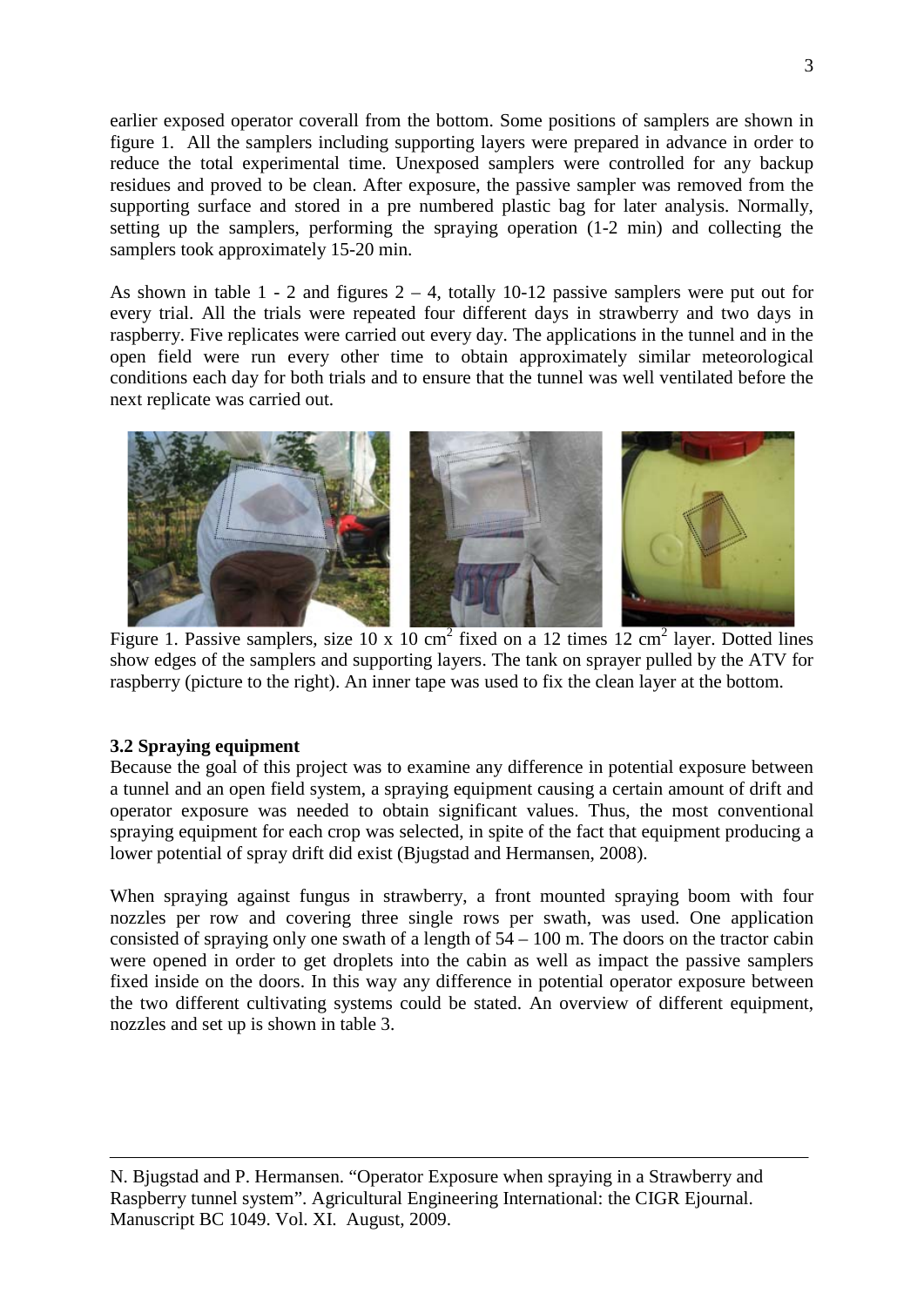| Upper part of doors, front<br>340 cm<br>Distance to spray boom:<br>Heigth above ground:<br>200 cm        |
|----------------------------------------------------------------------------------------------------------|
| Head operator<br>Distance to spray boom:<br>370 cm<br>Heigth above ground:<br>190 cm                     |
| On front screen<br>280 cm<br>Distance to spray boom:<br>Heigth above ground:<br>$130 \text{ cm}$         |
| Operator chest, left & right side<br>340 cm<br>Distance to spray boom:<br>Heigth above ground:<br>140 cm |
| Hands (gloves) left & right side<br>Distance to spray boom:<br>310 cm<br>Heigth above ground:<br>140 cm  |
| Lower part of doors, front<br>Distance to spray boom: 340 cm<br>Heigth above ground:<br>90 cm            |

Figure 2. Front mounted spraying equipment (LTI boom) on a MF 360 tractor in strawberries. Position of samplers.

When spraying raspberry in a tunnel arrangement, two types of equipment were used. A small trailer sprayer, Hardi, equipped with a vertical boom spraying only to one side, was pulled by an ATV in order to treat the outer rows closely to the tunnel walls. In the interrow, a tractor mounted mist blower, Hardi Mini Variant, with vertical booms to both sides, was used. In the open orchard only this sprayer was in practical use. However, both kinds of sprayers were tested in the tunnel and the open field situation in this project. One application consisted of spraying two different rows back and forth, approx. 2 times 100 m, in the field in order to compensate for variations in the wind direction. To reduce random errors, the operators were only spraying in the swath during the measurements. The nozzles were shut off in good time before any turning was needed.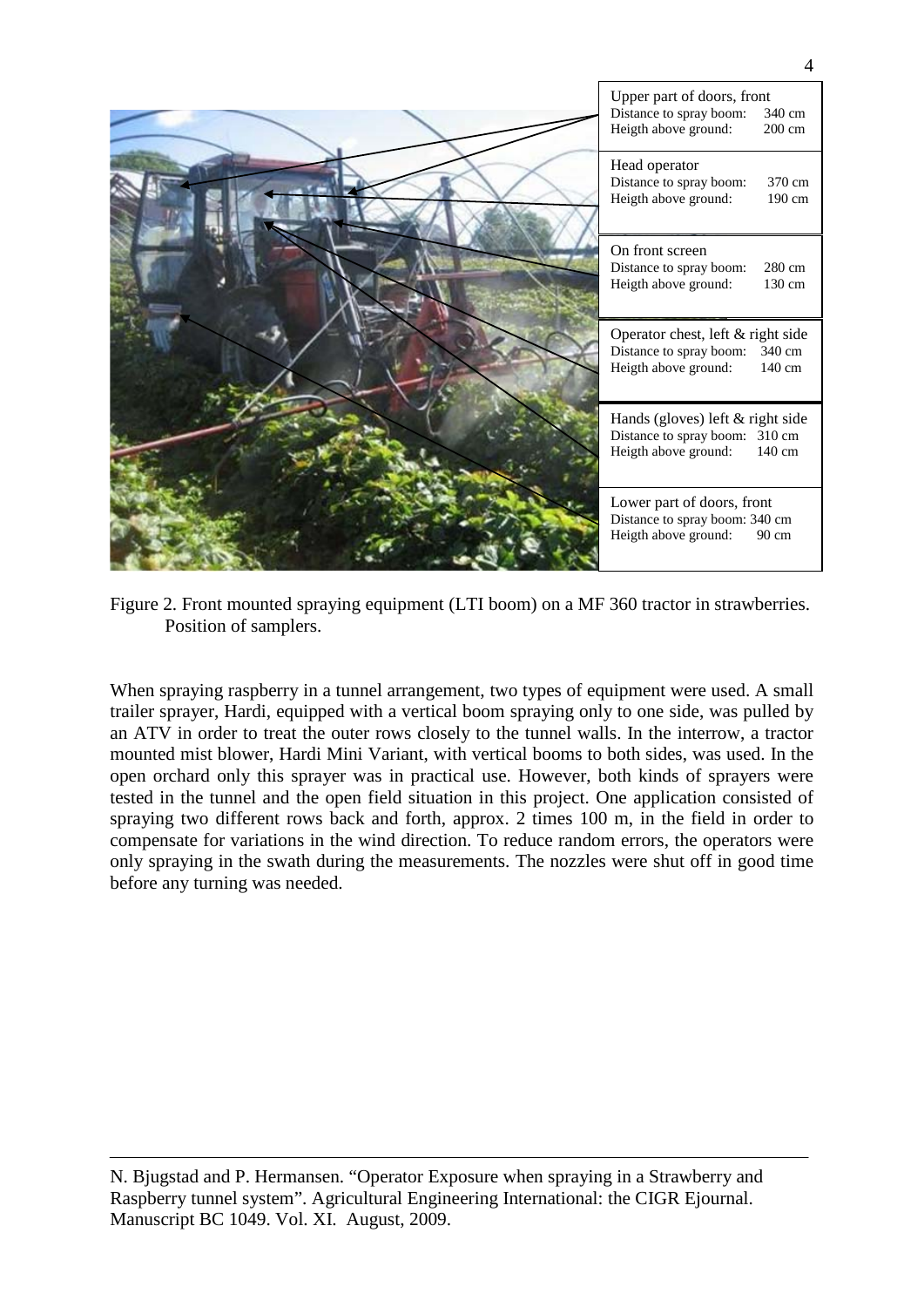|                | Table 1. Position of samplers Exposure Raspberry |                            | Mist blower and tractor Fiat 50-66. |               |
|----------------|--------------------------------------------------|----------------------------|-------------------------------------|---------------|
| Main           | Position                                         |                            | Distance from                       | Height above  |
| position       |                                                  |                            | $nozzles$ (cm)                      | $ground$ (cm) |
| <b>Tractor</b> |                                                  | inside cabin front         | 280                                 | 220           |
| Tractor        |                                                  | inside cabin side          | 210                                 | 150           |
| Tractor        |                                                  | outside tractor left high  | 210                                 | 210           |
| Tractor        |                                                  | outside tractor left low   | 210                                 | 150           |
| Tractor        |                                                  | outside tractor rear high  | 180                                 | 210           |
| Tractor        |                                                  | outside tractor rear low   | 180                                 | 150           |
| Tractor        |                                                  | outside tractor right high | 210                                 | 210           |
| <b>Tractor</b> |                                                  | outside tractor right low  | 210                                 | 150           |
| Sprayer        |                                                  | outside tank left          | 120                                 | 130           |
| Sprayer        |                                                  | outside tank right         | 120                                 | 130           |





| 210 cm |
|--------|
| 175 cm |
| 140 cm |
| 110 cm |
| 40 cm  |
|        |

Figure 3. Hardi Mini Variant mist blower for application in raspberry. Nozzle height above ground in cm. Spraying simultaneously to both sides.  $\frac{1}{2} + \frac{1}{2} = 1$  row treated per swath. Positioned in the interrow in the tunnel.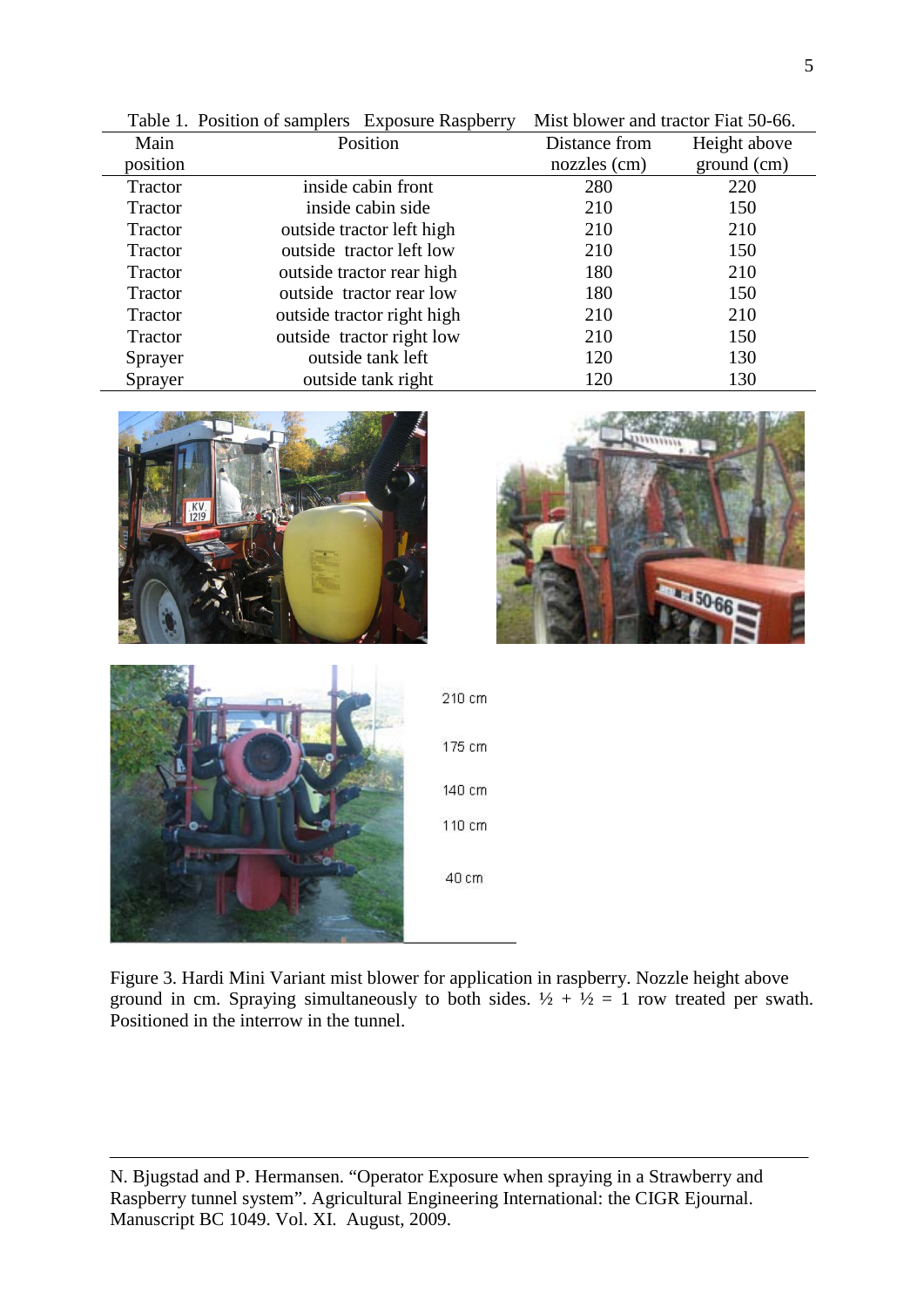| Sampler | Position                    | Distance to nozzles | Height above ground |
|---------|-----------------------------|---------------------|---------------------|
|         |                             |                     |                     |
| No.     |                             | (cm)                | (cm)                |
|         | Operator, chest, right side | 240                 | 120                 |
|         | Operator, chest, left side  | 240                 | 120                 |
| 3       | Operator, forehead          | 240                 | 150                 |
| 4       | Operator, right glove       | 280                 | 100                 |
| 5       | Operator, left glove        | 280                 | 100                 |
| 6       | Operator, back, left side   | 210                 | 120                 |
|         | Operator, back right side   | 210                 | 120                 |
| 8       | Operator, back of head      | 215                 | 150                 |
| 9       | End side of sprayer         | 25                  | 70                  |
| 10      | Along side of tank, behind  | 35                  | 70                  |
| 11      | Along side of tank, centre  | 70                  | 70                  |
| 12      | Along side of tank, front   | 110                 | 70                  |

Table 2. Overview of sampler position. Raspberry ATV and trailer sprayer



Figure 4. ATV and Hardi trailer sprayer with Unigreen nozzles spaced vertically every 50 cm, for application in raspberries, spraying horizontally to the left hand side only. One side =  $\frac{1}{2}$ row treated/swath. Here used in order to threat the outer row in the tunnel.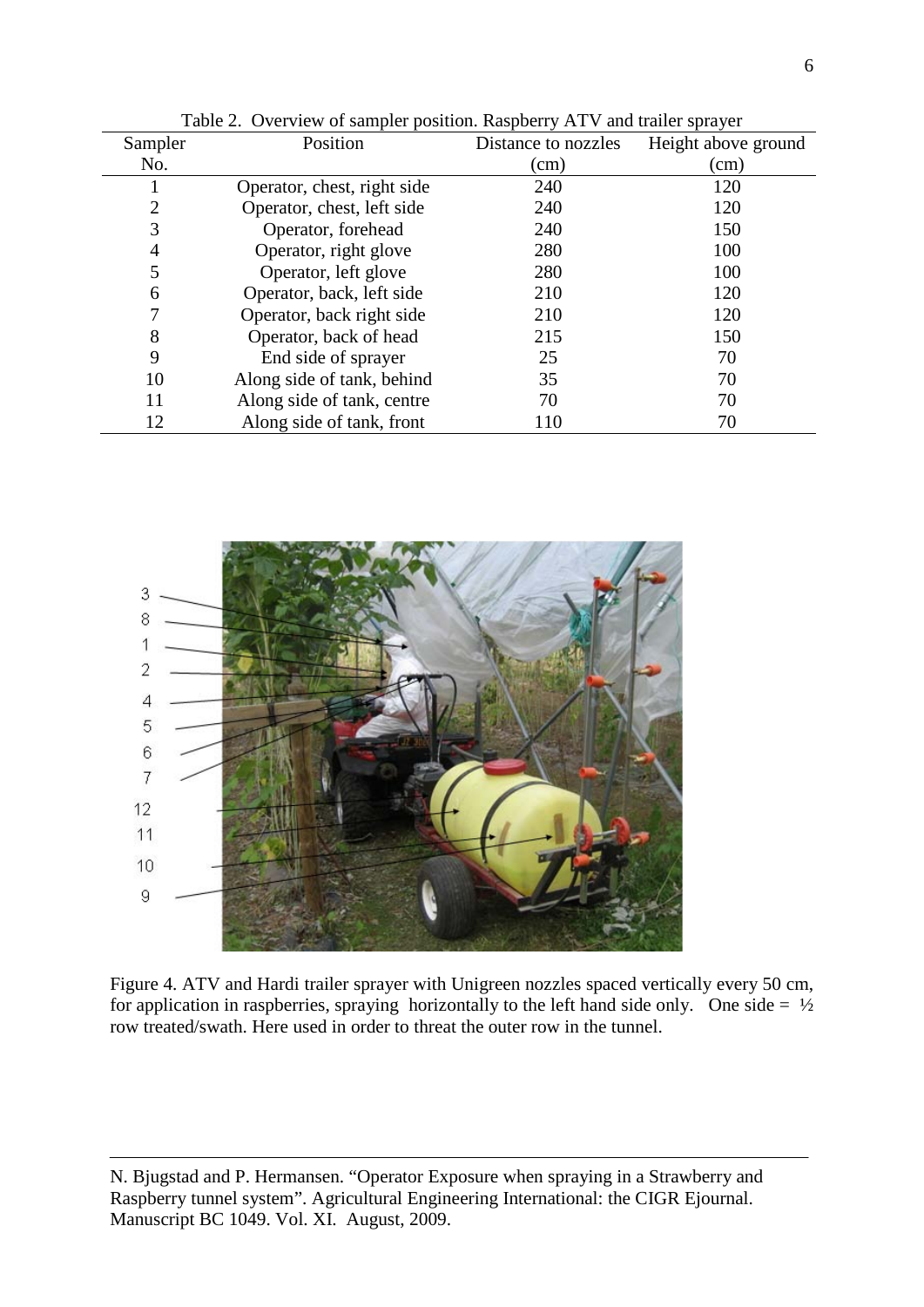| Table 5. Technical factors for the equipment used in strawbelly and faspocity |         |                                                       |          |           |                            |
|-------------------------------------------------------------------------------|---------|-------------------------------------------------------|----------|-----------|----------------------------|
| Equipment                                                                     | Driving | <b>Nozzles</b>                                        | Pressure | Flow rate | Volume rate                |
|                                                                               | speed   |                                                       |          | 1/min     | l/                         |
|                                                                               | km/h    |                                                       | MPa      | nozzle    | $100 \text{ m}$ row        |
| <b>Strawberry Front</b>                                                       |         | $4xTJ$ 80 015/row                                     |          |           |                            |
| mounted boom                                                                  | 1.8     | 3 rows/swath                                          | 0.7      | 0.9       | 12.0                       |
| Raspberry<br>ATV-<br>Hardi Trailer                                            | 4.7     | 4 x orange<br>Unigreen<br>nozzles to one<br>side only | 0.7      | 1.71      | 17.5<br>$(8.7 - one side)$ |
| Raspberry<br>Fiat tractor &<br>Hardi mist blower                              | 4.7     | 5 ATR yellow<br>hollow cone<br>nozzles per side       | 1.0      | 1.0       | 12.8                       |

Table 3. Technical factors for the equipment used in strawberry and raspberry

# **3.3 Crops and Cultivating System**

Because of the use of a fluorescent tracer, the measurements were carried out after the berries were harvested. The strawberry field of *Korona* was planted in a single row system. The row spacing, 1.25 m, and the plant size were similar in the tunnel and in the open field. The average plant width and height were 0.40-0.50 m and 0.30 m respectively. The tunnel experiments were carried out in one single 54 m long tunnel only open at the ends. The maximum tunnel height was 4 m and the width 7 m. The tunnel system is shown in figure 1.

The raspberry field was also similar outside and inside the tunnel. The plant size was approximately similar for all the experiments. The tunnel width and height were 4.5 m and 8 m, respectively. The lower sides of the walls were open approx. 1.0 m from the ground. The raspberry, type Glen Ampel, was cut to a 2 m height and had approx. a width of 0.70 m at the top. The row spacing was 4.0 m, which means that the distance from the centre of outer row to the tunnel wall and construction was 2 m.



Figure 5. Strawberry tunnel to the left. Normally, a transparent cover is used. This cover was only used in the experiments. Raspberry block tunnels to the right.

N. Bjugstad and P. Hermansen. "Operator Exposure when spraying in a Strawberry and Raspberry tunnel system". Agricultural Engineering International: the CIGR Ejournal. Manuscript BC 1049. Vol. XI. August, 2009.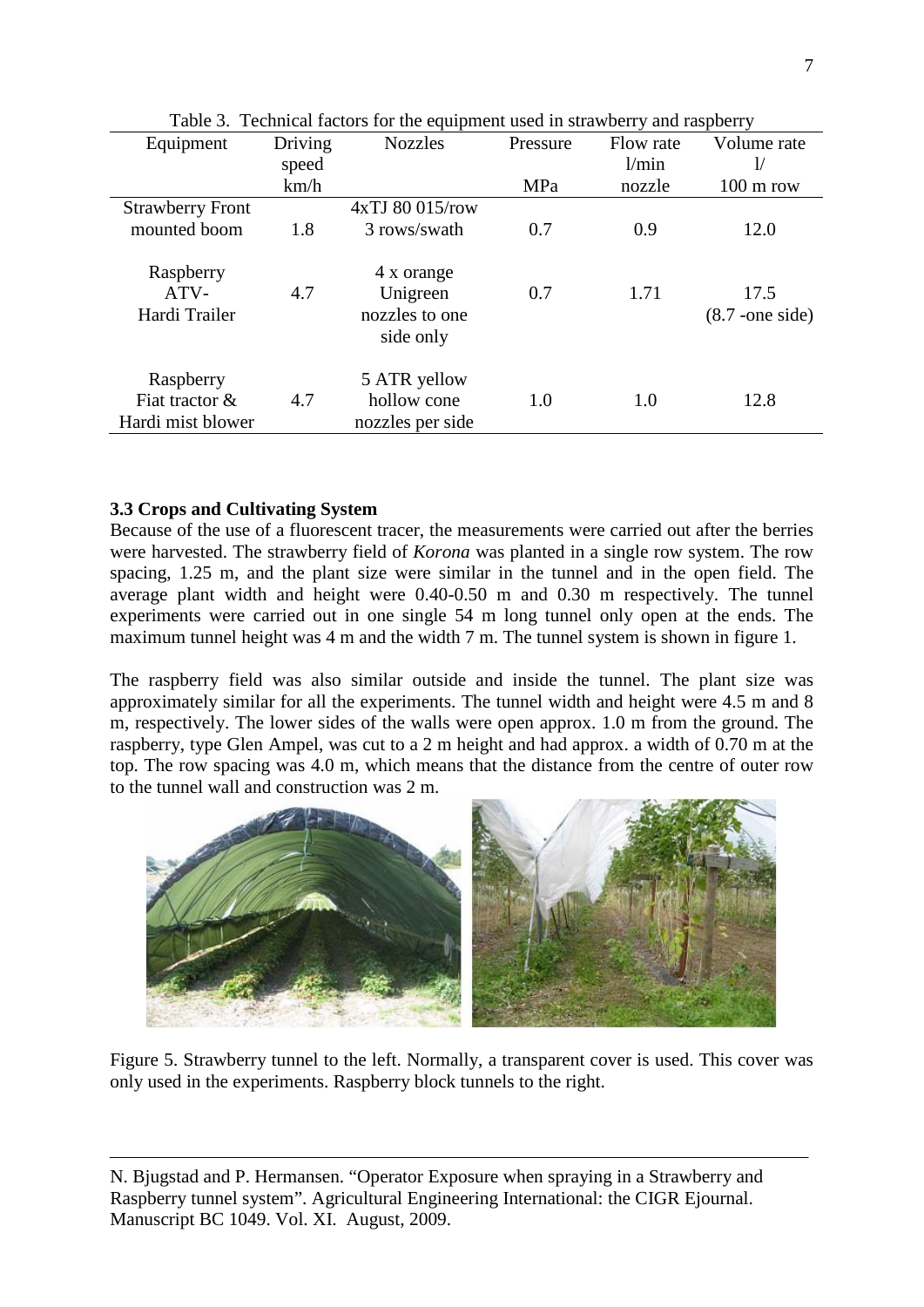### **3.4 Tracer and analysing method**

Fluorescein was used as tracer in a concentration of 0.1%. Because the tracer is sensitive to sunlight, the samples were collected immediately after the exposure and put in pre numbered transparent plastic bags. The samples were stored dark and chilly until the analysis was carried out the following day. The samples were washed by adding 40 ml distilled water into the bags and the concentration of the fluid was analysed with a fluorimeter (10-AU-005-CE Turner, measuring range of 0.001 – 100 ppb). Based on a normal pesticide concentration of 3% the pesticide exposure per cm<sup>2</sup> surface and 100 m row could be calculated in order to visualize the potential exposure of pesticides, as shown in figure 11 -14 for raspberry. The values were analysed by a statistical program (Statistix). Totally, approximately 800 samples were analysed. Several samples of the tank concentration were taken for every experiment. The spray volume was added a surfactant of 0.1% alcohol- etoxylate (DP).

## **3.5 Meterological parameters**

Wind vector, relative humidity and air temperature were measured inside and outside the tunnel before every application. The wind direction was observed by using light tread indicators guided by the airstream. The wind velocity was measured by using a hot anemometer. The replicates were carried out at so similar meteorological parameters as possibly. However, the wind vector was normally significantly reduced and more or less harmonised in a tunnel system as described in figures 15 and 16.

N. Bjugstad and P. Hermansen. "Operator Exposure when spraying in a Strawberry and Raspberry tunnel system". Agricultural Engineering International: the CIGR Ejournal. Manuscript BC 1049. Vol. XI. August, 2009.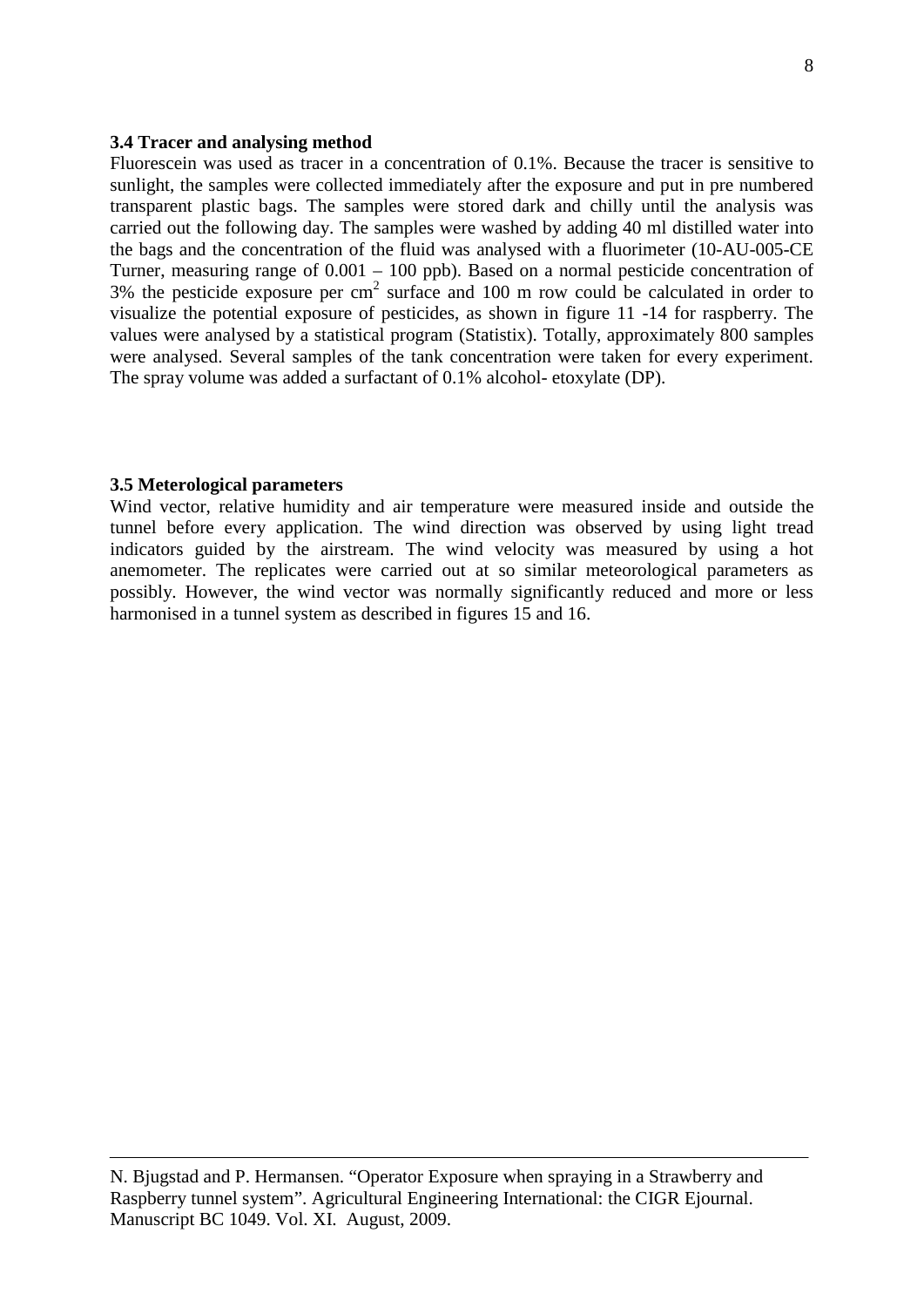# **RESULTS AND ANALYSIS**



The vertical lines in the figures 7-14 denote the standard error (SE). L is left and R is right.

Figure 7. Exposure measurements in **strawberry**, tracer in µg/cm<sup>2</sup>100<sup>-1</sup>m. 1 run. LTI boom. Wind: Open field; from right /behind 0.8-3.5 m/s. Tunnel; from behind 0.2-1.8 m/s.



Figure 8. Exposure measurements in **strawberry**, tracer in  $\mu$ g/cm<sup>2</sup>100<sup>-1</sup>m. 2 run. LTI boom. Wind: Open field; from right /front 0.1-0.75 m/s. Tunnel; front 0.1-0.95 m/s.

A wind speed direction from right&behind and higher than the driving speed causes a lower exposure in the open field, fig. 7. In the tunnel the wind speed slows down and the operator gets more exposed because the saturated air will be less diluted. Generally, a wind from the right will increase the exposure found to the left. The higher exposure for open field in fig. 8 is probably caused by a wind turbulence which visually occurred in the 3'rd replicate this day. Changing in wind conditions may occur more frequently in an open area. Both diagrams show that the mass flux is mostly concentrated near the ground at the beginning and needs time and distance to move upwards, thus resulting in higher exposure at lower positions.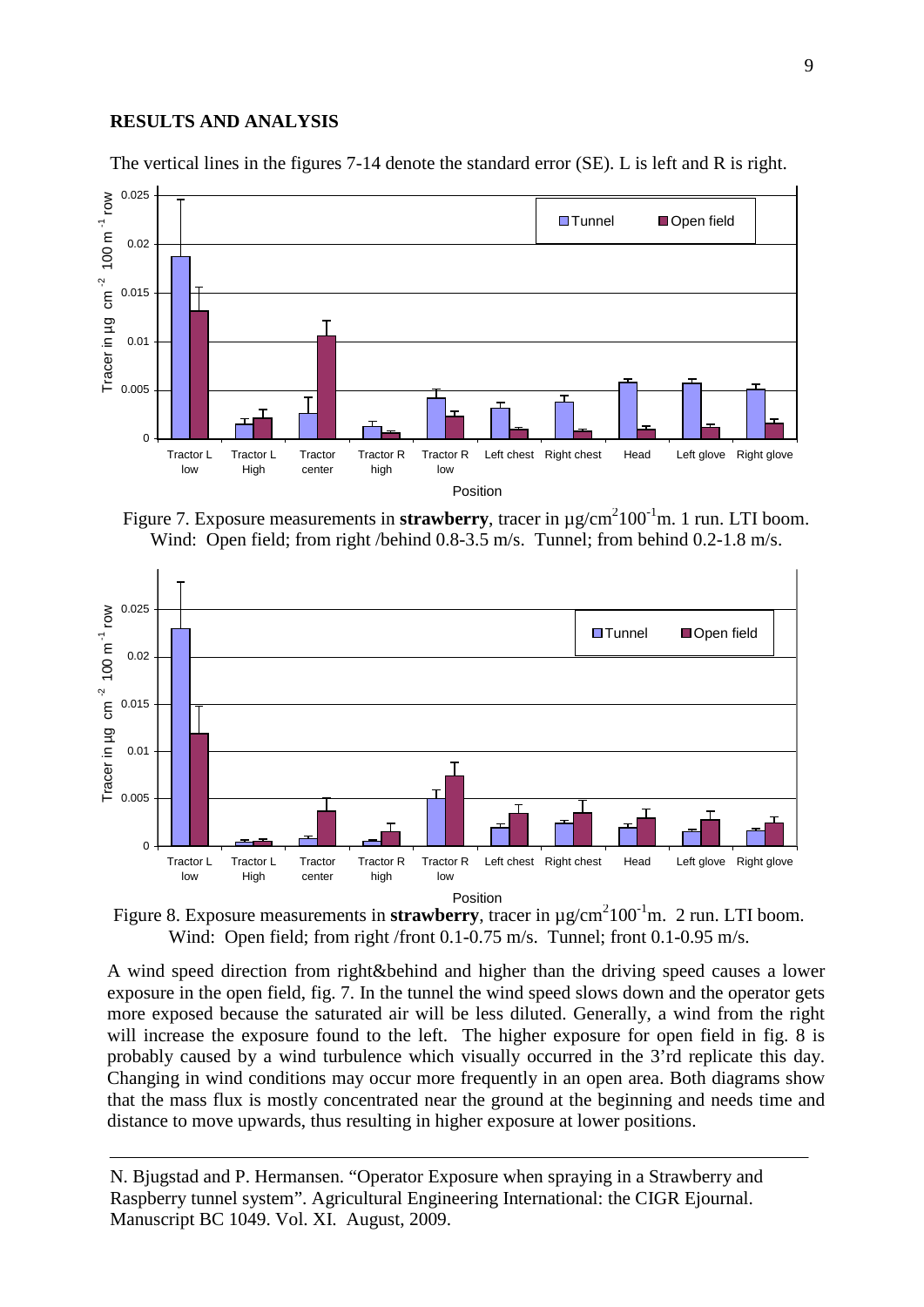

 boom. Position tractor L (left), low and open field has an exposure of 0.068 (drift). Figure 9. Exposure measurements in **strawberry**, tracer in  $\mu$ g/cm<sup>2</sup>100<sup>-1</sup>m. 3 run. LTI



Figure 10. Exposure measurements in **strawberry**, tracer in  $\mu$ g/cm<sup>2</sup>100<sup>-1</sup>m. 4 run. LTI boom Wind: Open field; from right /front 0.2 - 1.7 m/s. Tunnel; front 0.1 - 0.6 m/s.

The wind in the tunnel mainly goes parallel along the tunnel walls and is weaker than in the open field. The wind component in the open field from the right may push a part of the saturated air away from the operator and samplers. Thus the potential exposure of the operator at these conditions is lower in the open field than in the tunnel.

Because the samplers positioned around the operator got significant exposure values, only these results were analysed in the statistical tests in order to avoid random failures. The results of some range tests are presented in table 4 and 5.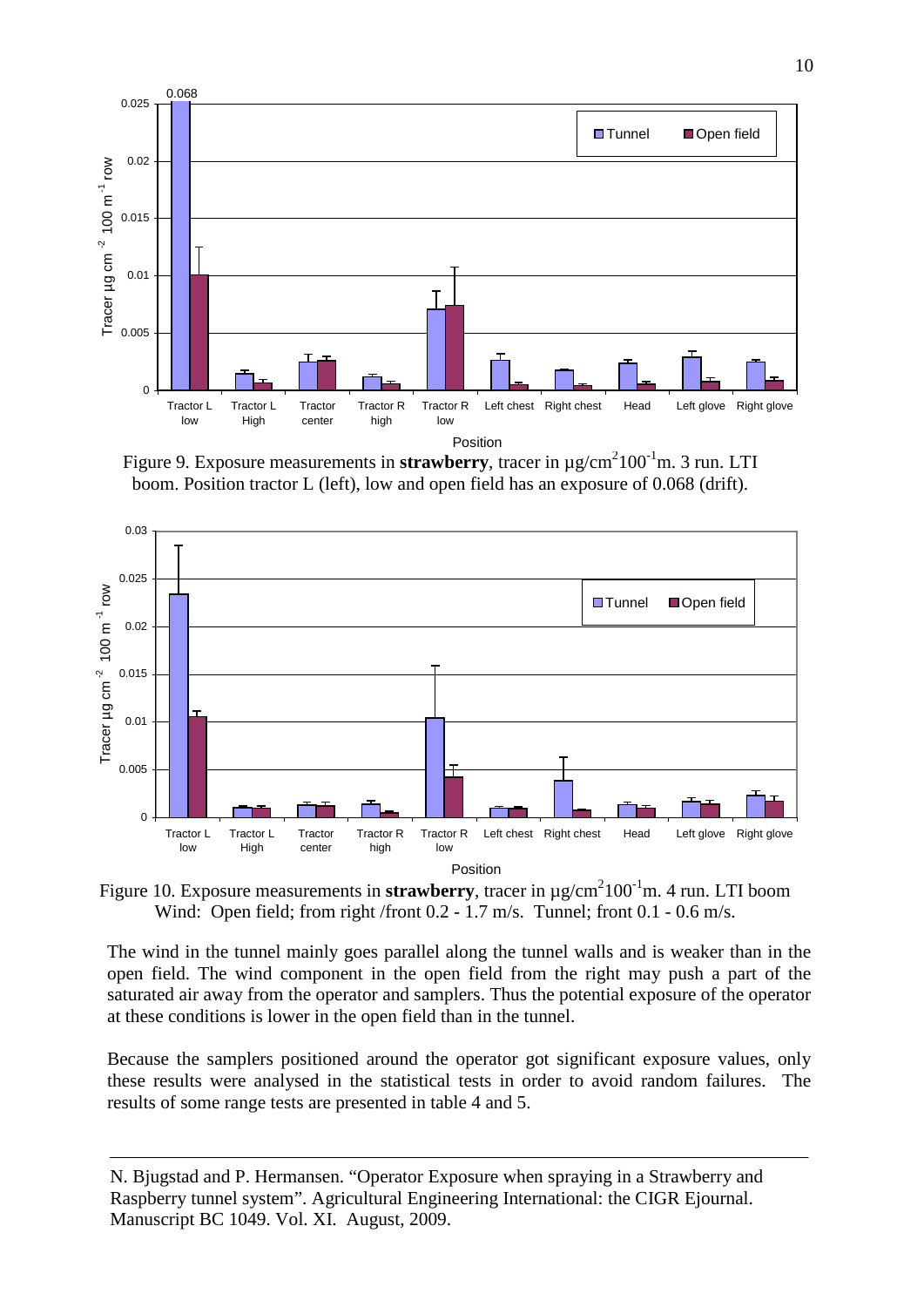

Figure 11. Exposure measurements in **raspberry** expressed as pesticide in  $\mu$ g/cm<sup>2</sup>100<sup>-1</sup>m Vertical boom trailer sprayer to one side pulled by an ATV. 1 run.



Wind: East perpendicular to rows. Open field; 0.1-2.4m/s. Tunnel; 0.1-0.8 m/s.



When spraying with the trailer and the ATV only the outer row in the tunnel was sprayed to one side. The distance from the operator to the nozzles is longer than for the rear mounted Hardi Variant later presented. The samplers positioned on the tank side closely to the vertical boom got the highest values as expected. Because of the fluctuation and high values found on the tank, these samplers were not included in the statistical range test. The higher amount found in the tunnel is probably caused by the reduced air dilution effect of the mass flux in the tunnels.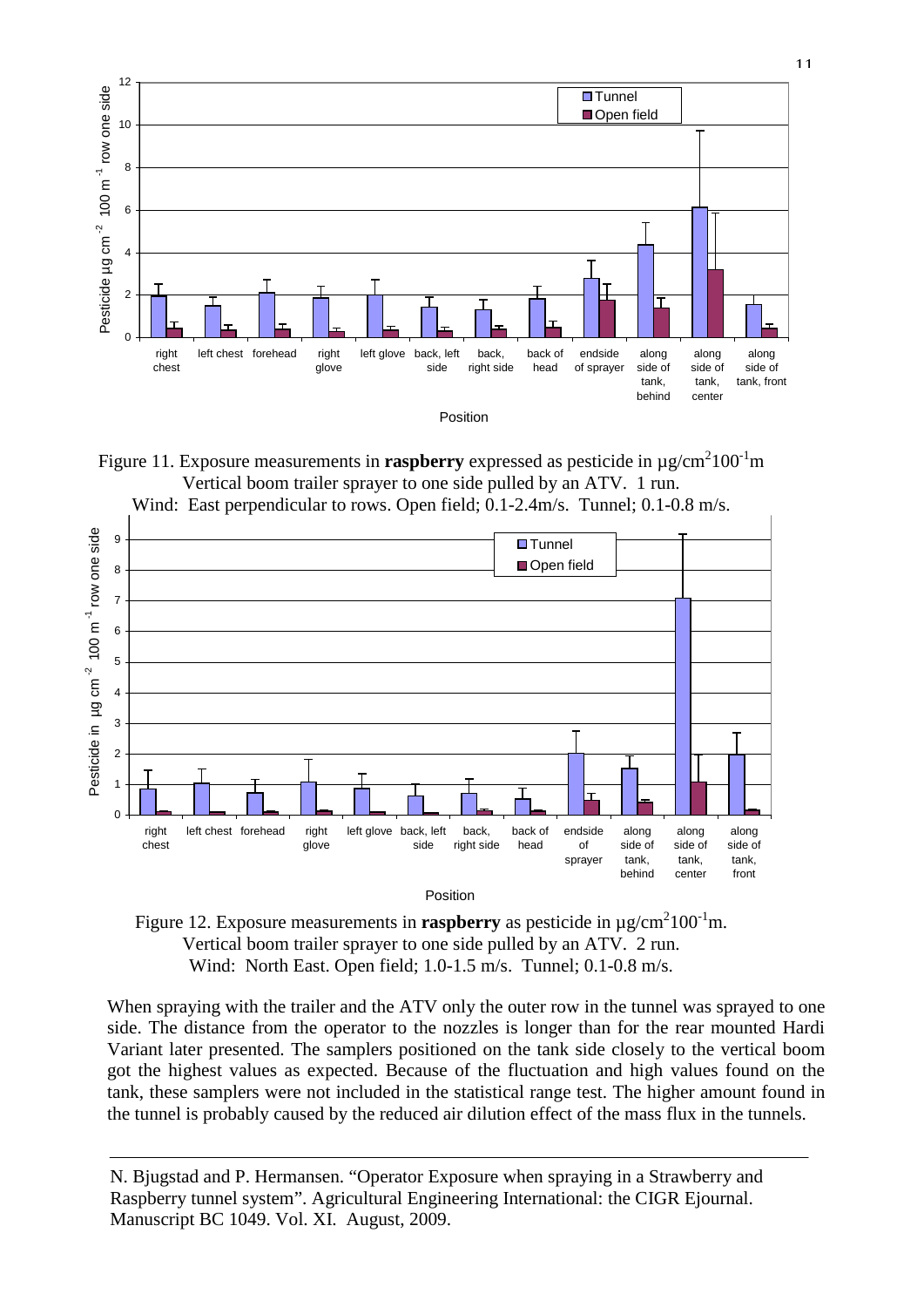

 Wind: South East. Open field; 0.7-1.8 m/s. Tunnel; 0.2-1.0 m/s. Figure 13. Exposure measurements in **raspberry** expressed as pesticide in  $\mu$ g/cm<sup>2</sup>100<sup>-1</sup>m. Mist blower direct mounted on a tractor. 1 run.



Figure 14. Exposure measurements in **raspberry** expressed as pesticide in  $\mu$ g/cm<sup>2</sup>100<sup>-1</sup>m. Mist blower direct mounted on a tractor. 2 run. Wind: South East. Open field; 0.5-1.2 m/s. Tunnel; 0.4-1.0 m/s.

When spraying with a Hardi Mini Variant sprayer directly mounted on the tractor, all samplers were included in the statistical analysis. In figure 13, spraying in the open field had a tendency to get higher values than the exposure from the tunnel. Probably more turbulent wind in the open field caused the higher exposure on the spray tank. If the samplers on the operator and tractor only were included, the tunnel exposure would have been highest also in this case.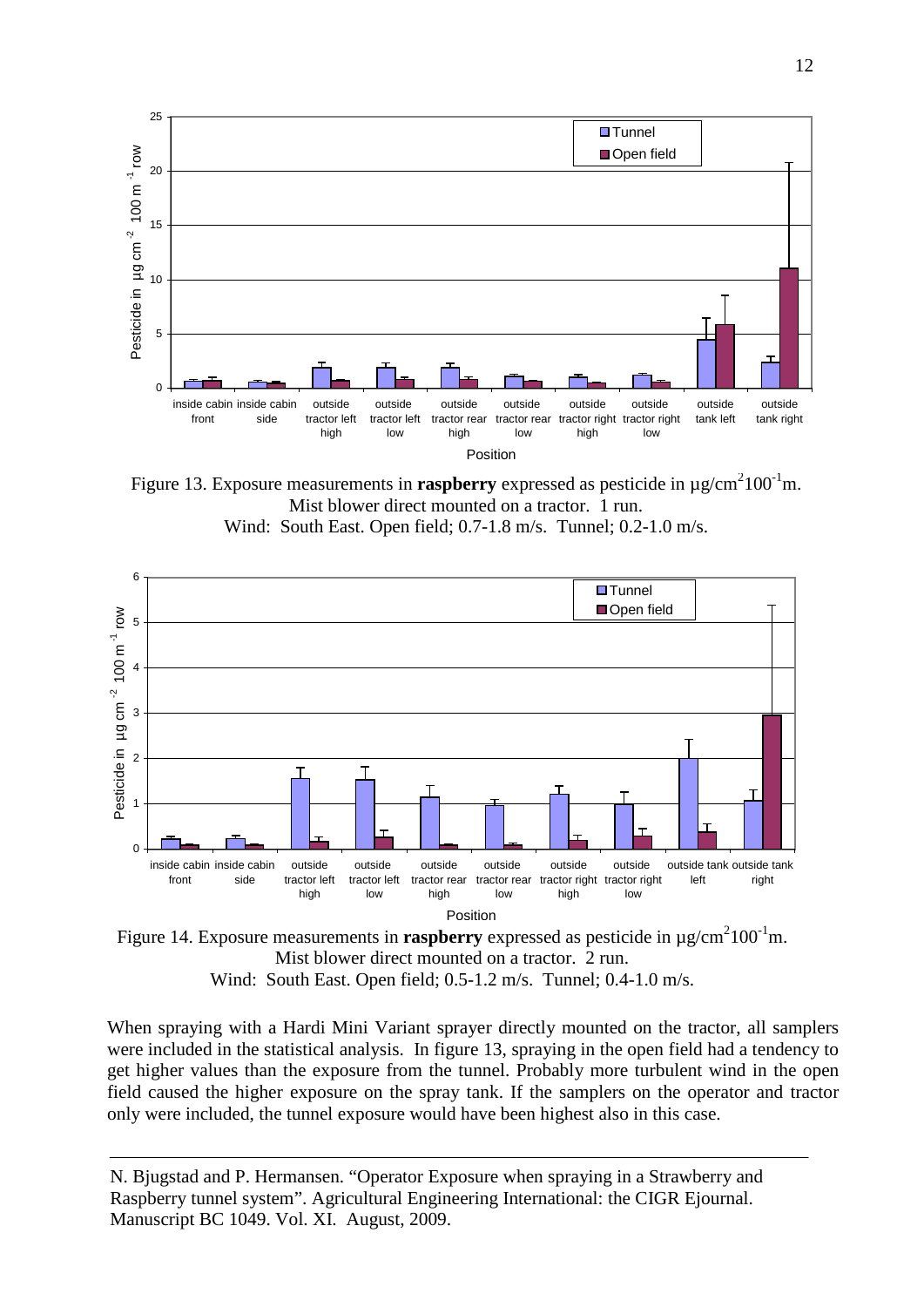Table 4. Range test of potential operator exposure for tunnel (trial 1) and open field (trial 2) when spraying in **strawberry**. In right column average exposure only for samplers fixed around the operator are expressed as tracer in  $\mu$ g cm<sup>-2</sup> 100 m<sup>-1</sup> row (p<0.05)

| Crop and equipment                                                                                                                  | Rang test for tunnel (trial 1) and open field (trial 2) |                                   |  |
|-------------------------------------------------------------------------------------------------------------------------------------|---------------------------------------------------------|-----------------------------------|--|
|                                                                                                                                     | Trial                                                   |                                   |  |
| Strawberry 1 Run LTI-boom                                                                                                           | 1 4.71E-03 A                                            | (tunnel significantly higher)     |  |
|                                                                                                                                     | 2 1.10E-03 B                                            |                                   |  |
|                                                                                                                                     | Trial                                                   |                                   |  |
| Strawberry 2 Run *) LTI-boom                                                                                                        | 2 3.04E-03 A                                            | (open field significantly higher) |  |
|                                                                                                                                     | 1 1.89E-03 B                                            |                                   |  |
|                                                                                                                                     | Trial                                                   |                                   |  |
| Strawberry 3 Run LTI-boom                                                                                                           | 1 2.44E-03 A                                            | (tunnel significantly higher)     |  |
|                                                                                                                                     | 2 6.31E-04 B                                            |                                   |  |
|                                                                                                                                     | Trial                                                   |                                   |  |
| Strawberry 4 Run **) LTI-boom                                                                                                       | 1 2.06E-03 A                                            | (no significance)                 |  |
|                                                                                                                                     | 2 1.18E-03 A                                            |                                   |  |
| $\mathbf{1}$ and $\mathbf{1}$ and $\mathbf{1}$ and $\mathbf{1}$ and $\mathbf{1}$ and $\mathbf{1}$ and $\mathbf{1}$ and $\mathbf{1}$ |                                                         |                                   |  |

\*) not significantly if all samplers (also the samplers outside the tractor) are included

\*\*) tunnel system significantly higher if all samplers were included.

Table 5. Range test of potential operator exposure for tunnel (trial 1) and open field (trial 2) when spraying in **raspberry**. Average exposures for samplers fixed around the operator are expressed as tracer in  $\mu$ g cm<sup>-2</sup> cm<sup>-2</sup> 100 m<sup>-1</sup> row in the right column. Samplers from 1 to 8 were used for the ATV experiments. When using the Mini Variant all the samplers were used because the samplers were fixed further away from the nozzles. (p<0.05)

| Crop and equipment           | Rang test for tunnel (trial 1) and open field (trial 2) |                                            |  |
|------------------------------|---------------------------------------------------------|--------------------------------------------|--|
|                              | Trial                                                   |                                            |  |
| Raspberry 1 Run ATV          |                                                         | 1 2.63E-03 A (tunnel significantly higher) |  |
|                              | 2 8.93E-04 B                                            |                                            |  |
|                              | Trial                                                   |                                            |  |
| Raspberry 2 Run ATV          |                                                         | 1 5.74E-03 A (tunnel significantly higher) |  |
|                              | 2 1.64E-04 B                                            |                                            |  |
|                              | Trial                                                   |                                            |  |
| Raspberry 1 Run Mini Variant | 2 1.51E-03 A                                            | (open field tendency to be higher)         |  |
|                              | 1 1.17E-03 A                                            |                                            |  |
|                              | Trial                                                   |                                            |  |
| Raspberry 2 Run Mini Variant | 1 7.66E-04 A                                            | (tunnel significantly higher)              |  |
|                              | 2 3.24E-04 B                                            |                                            |  |

When spraying in strawberry, a tunnel system caused a significant higher operator exposure level in two experiments and a tendency of a higher exposure in one experiment. In one case the open field exposure was significantly higher than in the open field. This may be due to a higher influence of turbulence in the open field, visually observed in one replicate.

When spraying in raspberry, a tunnel system caused a significantly higher operator exposure level in three out of four experiments. One experiment showed a tendency of a higher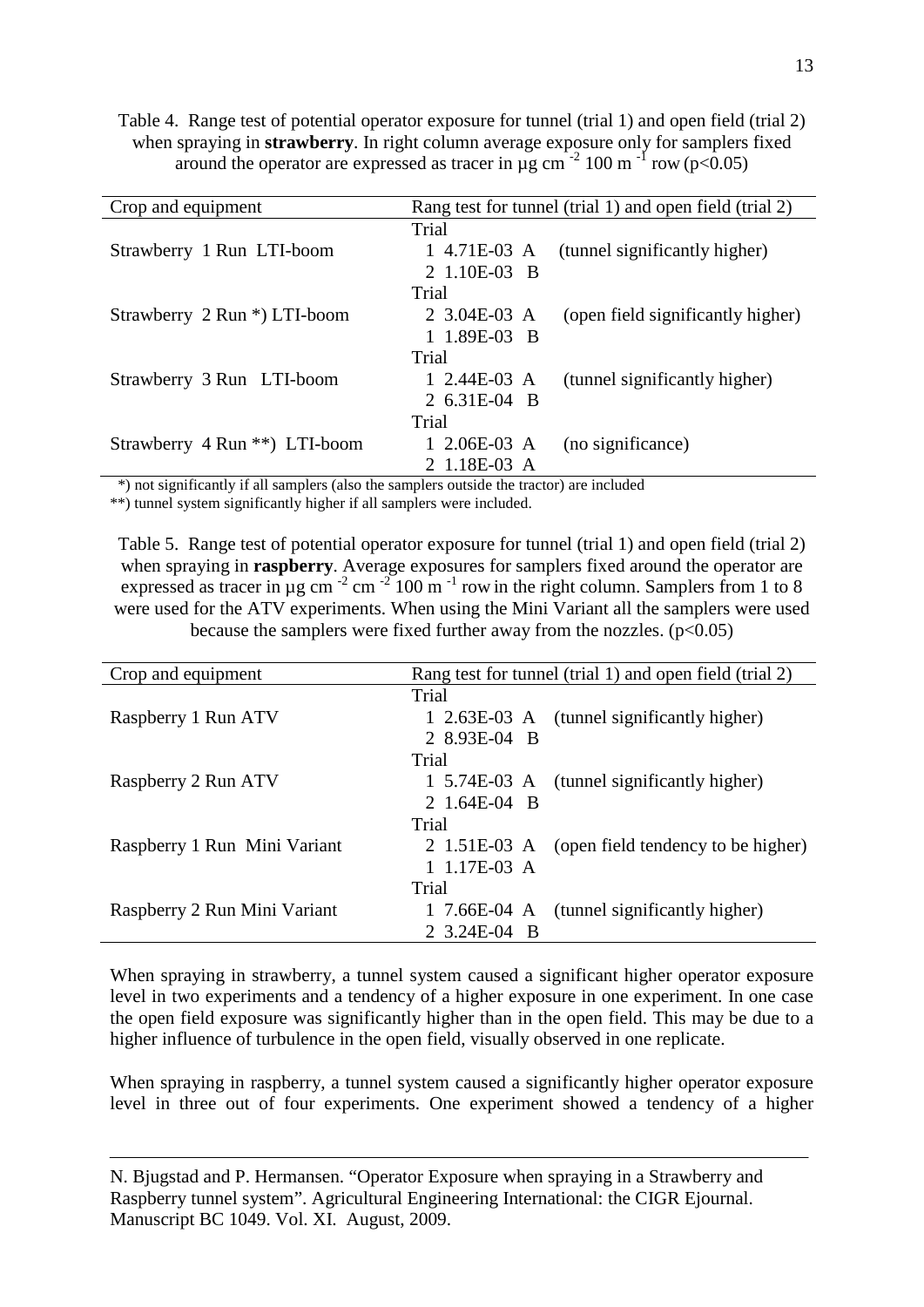exposure for the open field system caused by a higher exposure on the tank of the sprayer. This is due to the extra high exposure on the sampler closest to the nozzles illustrating the higher drift potential in the open field. Most of these drops are so large that they are going to sediment on the ground and not reach the operator. Thus, if this sampler had not been included in the test, then the tunnel exposure would be significantly higher also in this case.

A probably reason of increased risk of exposure when spraying in a tunnel compared with spraying in an open field may be that the air saturated with small droplets from the nozzles in tunnels will be more slowly diluted with dry and clean air because of the slower wind velocity caused by the tunnel cover. This is stated in figure 15, and shown theoretically in figure 16.



Figure 15. Average wind speed in the tunnel and the open field measured simultaneously 1 and 2 m above ground for five replicates. Spraying in strawberry. 1 run.

Another factor, in particular for the tunnels where the side walls are closed, is that the tunnel itself could act like an equalizer by decomposing non-parallel wind vectors into smaller vector components running inside and parallel to the tunnel direction. Depending on the driving direction and position of equipment, this may cause the saturated air to remain for a longer time around the spraying equipment and the operator. The wind along the inside tunnel wall furthest away from the outside incoming wind direction will also be larger than along the opposite wall. This may be the reason why the exposure is higher on the left side also in the tunnel for strawberry. When spraying in raspberry the internal walls are open along the ground, which will reduce this effect. However, such a house of block tunnels will also decrease the wind speed compared with an open field system. When spraying in the open field it is recommended to spray perpendicular to the wind direction and at a low wind speed. In this case the drifting droplets may pass the rows before the operator reaches the sprayed area. However, if the wind is directed perpendicular to the outer tunnel wall, only a minor component may be transformed as a vector running inside parallel to the tunnel as described in figure 16. If the internal walls in the strawberry tunnel are open as for raspberry, the rows inside the wall may be more exposed from the incoming wind. This influence may be decreased by planting trees or using an artificial shield outside (Richardson et al, 2004). Normally, the use of such a block tunnel also is common for strawberry tunnel systems.

N. Bjugstad and P. Hermansen. "Operator Exposure when spraying in a Strawberry and Raspberry tunnel system". Agricultural Engineering International: the CIGR Ejournal. Manuscript BC 1049. Vol. XI. August, 2009.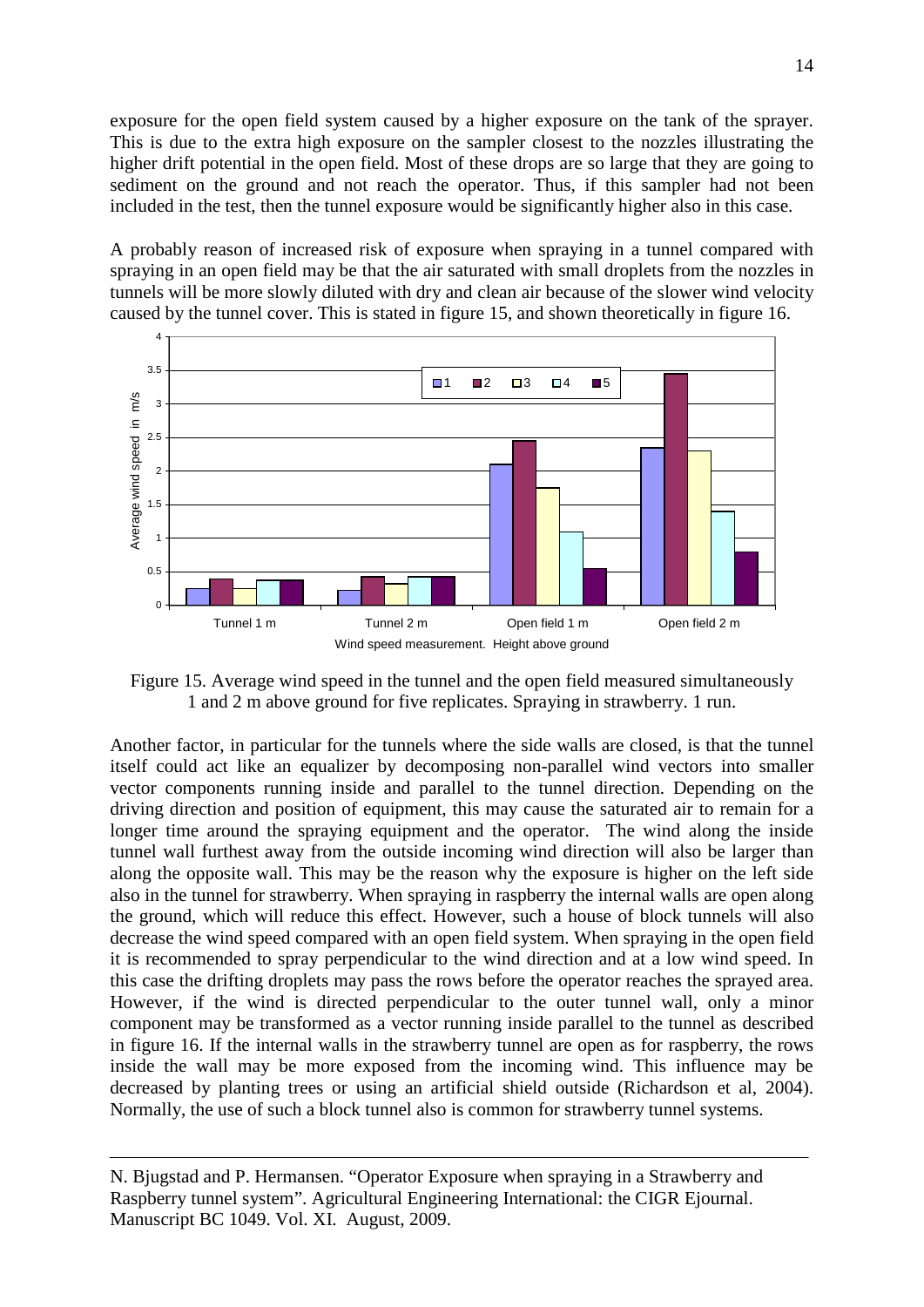

Figure 16. Visually demonstration of changing wind vectors inside a tunnel in the length direction as a function of incoming wind from the open field.

However, the drift of pesticide to the environment is expected to be higher when spraying in an open field system compared with tunnels, which also could be visually seen for the strawberry as well as for raspberry application. An example of this situation is shown in figure 17. In the open field the impact of droplets on the tank samplers could change very quickly because of the changing wind turbulence. Thus, the samplers positioned on the tank for this type of equipment were not included in the statistical model. However, the values are presented in the graphs.



Figur 17. Spraying with ATV and trailed sprayer to the left side only. In the tunnel (left) and in the open field (right). Drift of droplets can be visually seen in the open field situation (wind direction from the left side).

If extremely high temperature should occur in the tunnel compared with the air outside, there may be a risk of enabling convective air streams or ventilating effects which may cause a convective drift. However, the tunnels in Norway are normally well ventilated also in the summer time and therefore this will only be a minor problem.

These experiments are carried out at certain conditions and for limited use of spraying equipment. The potential exposure may differ when using other equipment and other tunnel systems. More experiments are needed to determine the potential exposure for other application conditions.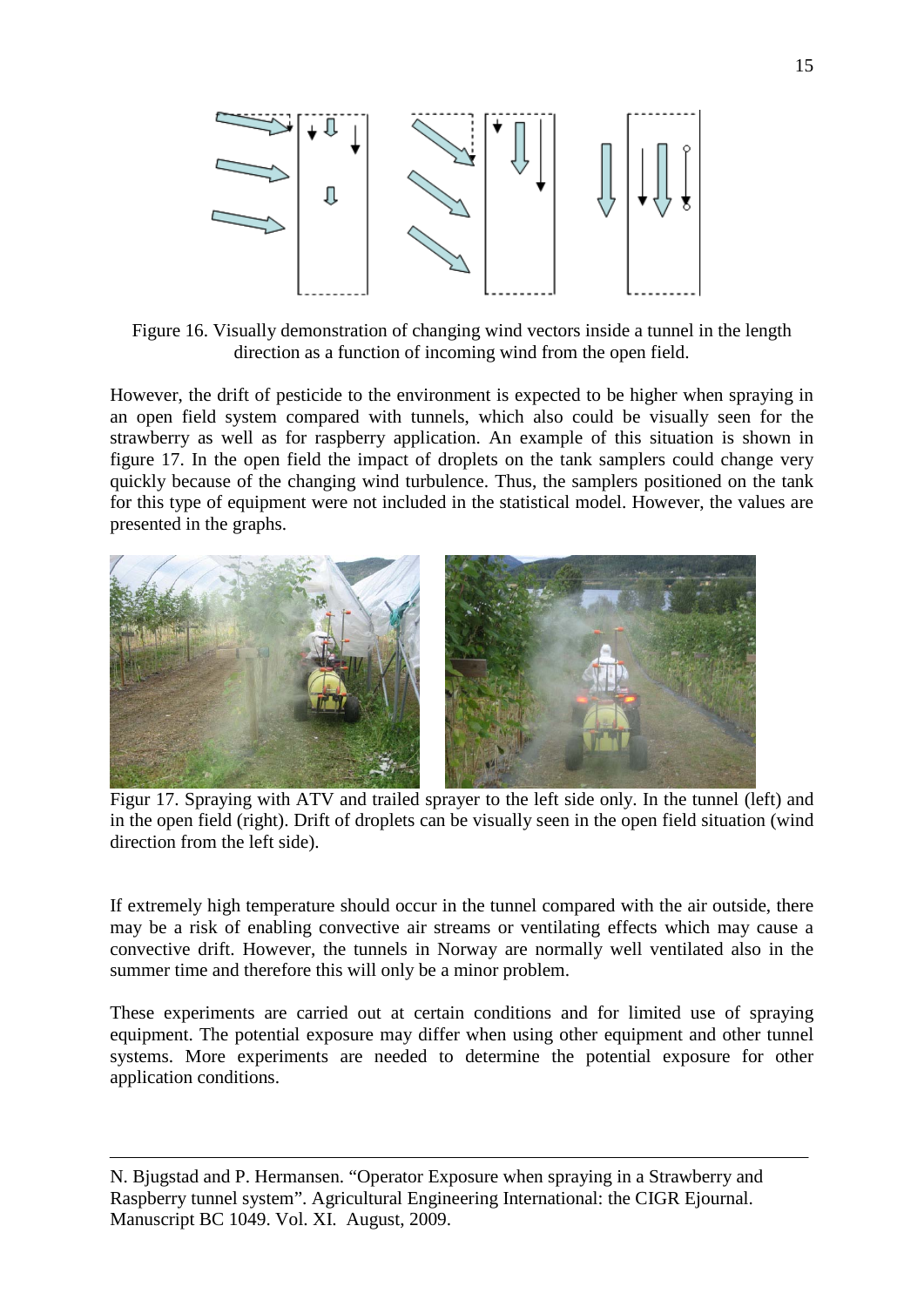## **4. CONCLUSIONS**

In order to be able to measure the small differences in exposure caused by the tunnel versus the open field cultivating systems, samplers had to be positioned closer to the nozzles and outside the cabin and/ or in an open area towards the nozzles. This examined exposure is called the drift potential, i.e. amount of droplet approaching the operator area. The potential operator exposure in strawberry and raspberry in these experiments was significantly higher in most of the applications when spraying in a tunnel system compared with an open field system

However, the real exposure will be on a much lower level than the potential exposure because of a longer distance to the operator and the protective cabin.

The total exposure may be higher when spraying in an open field, depending on the wind vector, especially because of a higher risk of wind turbulence and drift of droplets. This could be visually observed during the experiments.

Other parameters not measured in these experiments will also influence the total exposure. Factors like length of rows, topography and number of turnings will influence the exposure, i.e. turning against the wind direction when using rear mounted equipment and in the wind direction when using front mounted equipment will decrease the operator exposure as well as starting the application as far away from the wind as possible and moving row-wise against the wind.

Inside contamination of the tunnel walls may also cause an environmental problem.

## **5. ACKNOWLEDGEMENTS**

Thanks to the Norwegian Food Safety Authority for funding this project. The project could not be carried out without the help from the strawberry and raspberry growers who set their spraying equipment and berry fields and tunnels to our disposition.

## **7. REFERENCES**

- Bjugstad, N., Torgrimsen, T. 1994: Exposure of operators to pesticides during spray application. XII Joint Int. Symp. Kiev 1993; Health, Safety and Ergonomic Aspects in Use of Chemicals in Agriculture and Forestry, Institute of Occ. Health, Kiev, printed by the *World Health Organisation*, Geneve, ISBN 951-802-062-0: 110-117 pp.
- Bjugstad N., Torgrimsen T. 1996: Operator safety and plant deposits when using pesticides in greenhouses, *J.agric, Engng* Res, 65: 205-212.
- Bjugstad N., Sønsteby A. 2004: Improved spraying equipment for strawberries; International Advances in Pesticide Application, *Aspects of Applied Biologist,* No. 71: 335-342
- Bjugstad, N., Hermansen, P. 2008: Field measurements of spray drift in strawberry, *Agricultural Engineering International: the CIGR Ejournal*. Manuscript PM 1048. Vol. XI. August, 2009.

N. Bjugstad and P. Hermansen. "Operator Exposure when spraying in a Strawberry and Raspberry tunnel system". Agricultural Engineering International: the CIGR Ejournal. Manuscript BC 1049. Vol. XI. August, 2009.